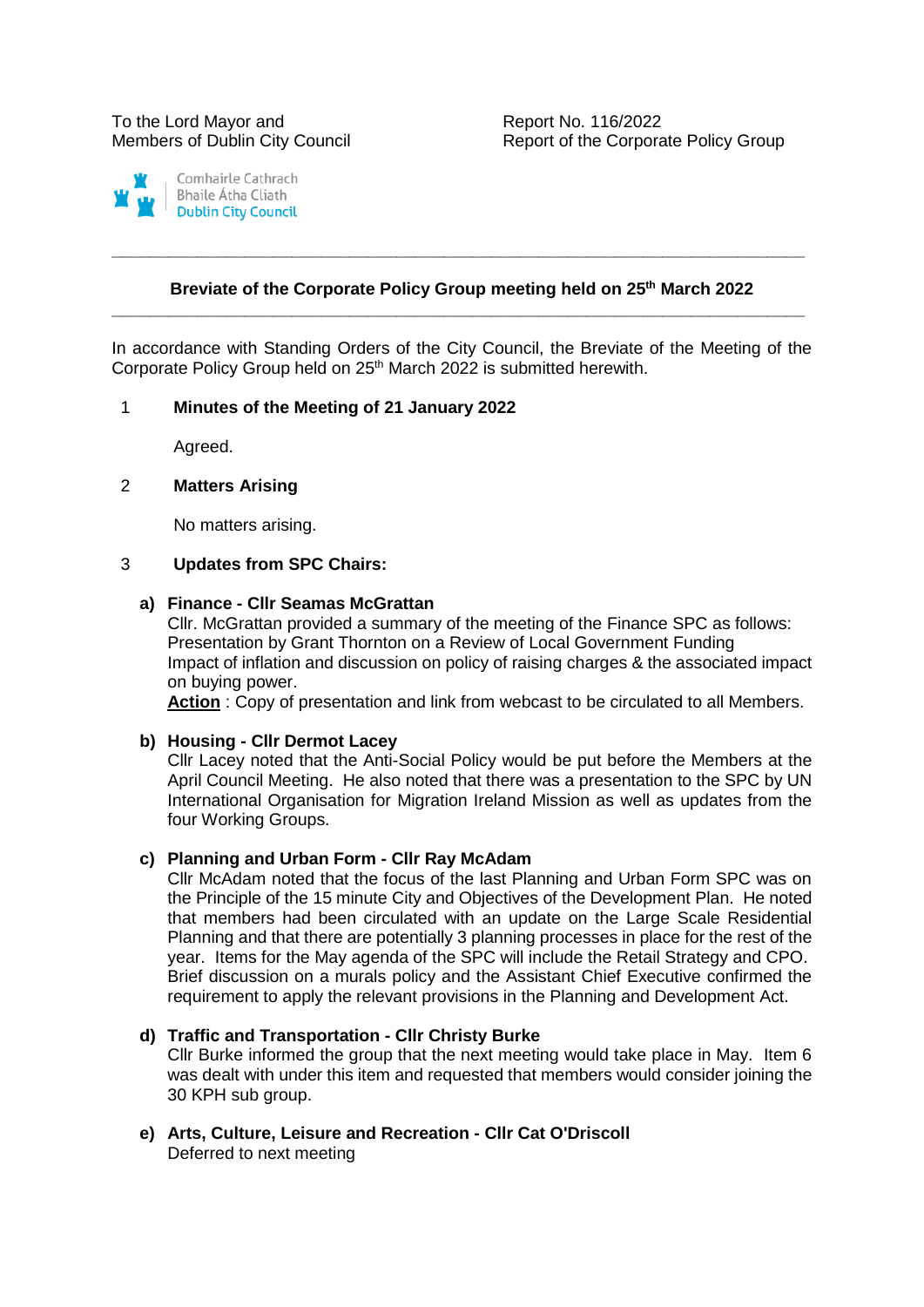# **f) Economic Development and Enterprise - Cllr Claire O'Connor**

Cllr O'Connor paid tribute to all those involved in the St. Patrick's Day Parade, noting the importance of the event to the City from an investment perspective.

Local economic and Community Plan in place. She updated the group on the work of the European Project Support Office. She attended a meeting with the LM of Belfast and Cllr Freehill and noted the Senior Management commitment to the corridor.

# **g) Climate Change, Environment and Energy - Cllr Michael Pidgeon**

Cllr Michael Pidgeon gave a summary of the discussion at the last meeting of the SPC in January:

Noted that the 1<sup>st</sup> stage report of the Waste Re-Municipalisation had been received from the IPA, the first stage report gave an overview of arrangements in other Cities. The 2<sup>nd</sup> phase will examine recommendations and policy options.

The SPC had presentations on Social Housing Retrofitting, Climate Action Update and the Grand Canal Storm Water Outfall Extension Project.

A new posters policy is now in place

### 4 **LCDC Update - Cllr Carolyn Moore**

Deferred to next meeting.

#### 5 **Lord Mayor's Study Tour To Amsterdam**

Lord Mayor informed Members that there will be a Study Tour for Councillors and officials on  $30<sup>th</sup>$  &  $31<sup>st</sup>$  May – further information and details will be issued.

### 6 **Proposal to establish 2 subcommittees under the Traffic and Transportation SPC - 30 KPH and Alternatives to Zebra Crossings**

Agreed. Noted that additional Councillors are required for the 30kph sub group.

# 7 **AOB**

The Lord Mayor informed members that a "**Sustainable Residential Development**  in Dublin<sup>"</sup> Seminar was taking place on Tuesday 5<sup>th</sup> April.

There was also a brief discussion on staffing in area offices.

### 8 **Date of Next Meeting - 6th May @ 2.30 p.m.**

**Lord Mayor Alison Gilliland Chairperson Friday 25 March 2022**